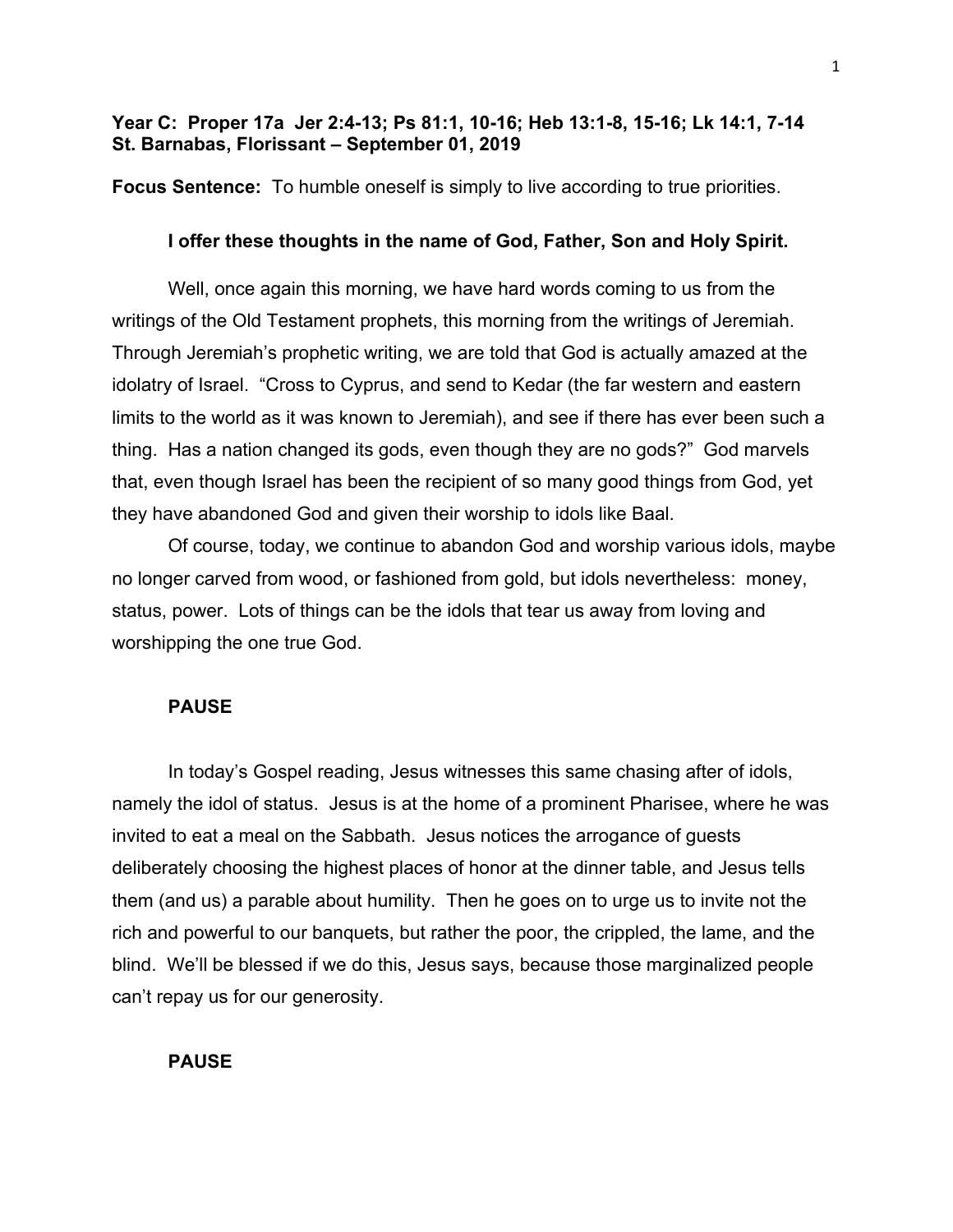So what is the message of Scripture this morning? What's all this stuff about arrogance and humility?

Well first, few of us, I think, would accuse ourselves, or others, of "exalting" ourselves --- that really sounds like some kind of out-of-date concept.

But the searching for more and more "prestige" --- in particular brands of consumer goods, in cars, in residential areas, vacation spots, jobs --- is an accepted part of our culture. It's a little more subtle --- and much more effective --- than actually bragging, or grabbing a spot at the head table at a wedding reception. We can let our "goods" do the talking by giving the unspoken message: "Success, wealth, power, pleasure; they're all right here."

#### **PAUSE**

In our more thoughtful moments, we have to realize that this form of selfexaltation is *borrowed* plumage, *reflected* glory. Those things I mentioned before might be indicators of how successful a person has become in the business world, and therefore indicators of personal capabilities in that realm; but they say absolutely nothing about our real worth as persons. Human worth is not based on capital gains, but on matters of the heart and soul. Even advanced learning --- certified with degrees from prestigious universities --- is nothing unless it leads to caring concern for others.

# **PAUSE**

So, what is humility? To humble yourself, let's be clear, is not to cultivate low self-esteem, but simply to live according to true priorities. To realize that it's the capacity for love, and all that it encompasses --- sharing, encouragement, patience, forgiveness, even suffering and self-sacrifice --- these are the true measures of a person.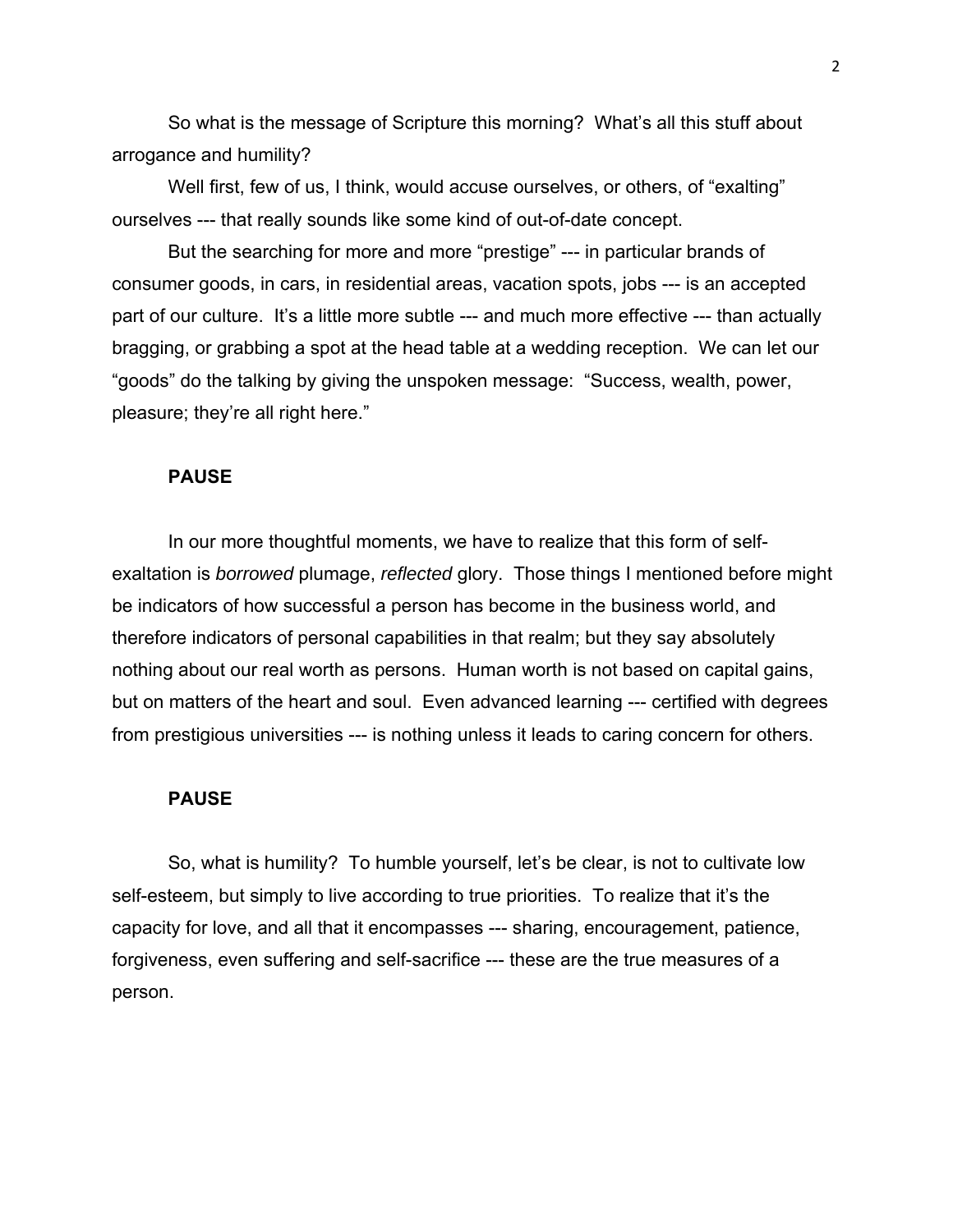Being a retired Latin teacher, I'll point out to you that the word "humility" comes from the Latin word *humus,* which means "fertile ground." In other words, humility is not what we often make of it: a sheepish way of trying to pretend that we are the worst of all and trying to convince others that we are aware of that condition. No, consider the earth, the fertile ground; it's always there, always taken for granted, never remembered, always trodden on by everybody, somewhere we cast and pour out all of our refuse, everything we don't need. The earth is simply THERE, silent and accepting everything but yet in a miraculous way, making out of all that refuse new richness in spite of corruption, transforming corruption itself into a power for life and a new possibility of creativeness.

God never told us that, when we walk into a situation in God's name, that it's *God* who will be crucified and that it's *us* who will be the risen ones. We have to be prepared to walk into situations, one after the other, in God's name, to walk as the Son of God has done: in humility and even humiliation, in truth and ready to be laughed at, trodden upon, or even persecuted for what we believe in and say and do ……….when, for instance, someone hits us on one cheek, and we turn the other one; we don't expect to be hit at all, but we do expect to hear the other person say, "Wow, what humility!" No, it really doesn't work that way. We have to pay the cost, and very often get hit hard in various ways. What matters is that we're prepared for that to happen. If we can accept that this day is blessed of God, then every person we meet is a gift of God, every circumstance we meet is a gift of God, whether it's bitter or sweet, whether we like it or not.

### **PAUSE**

3